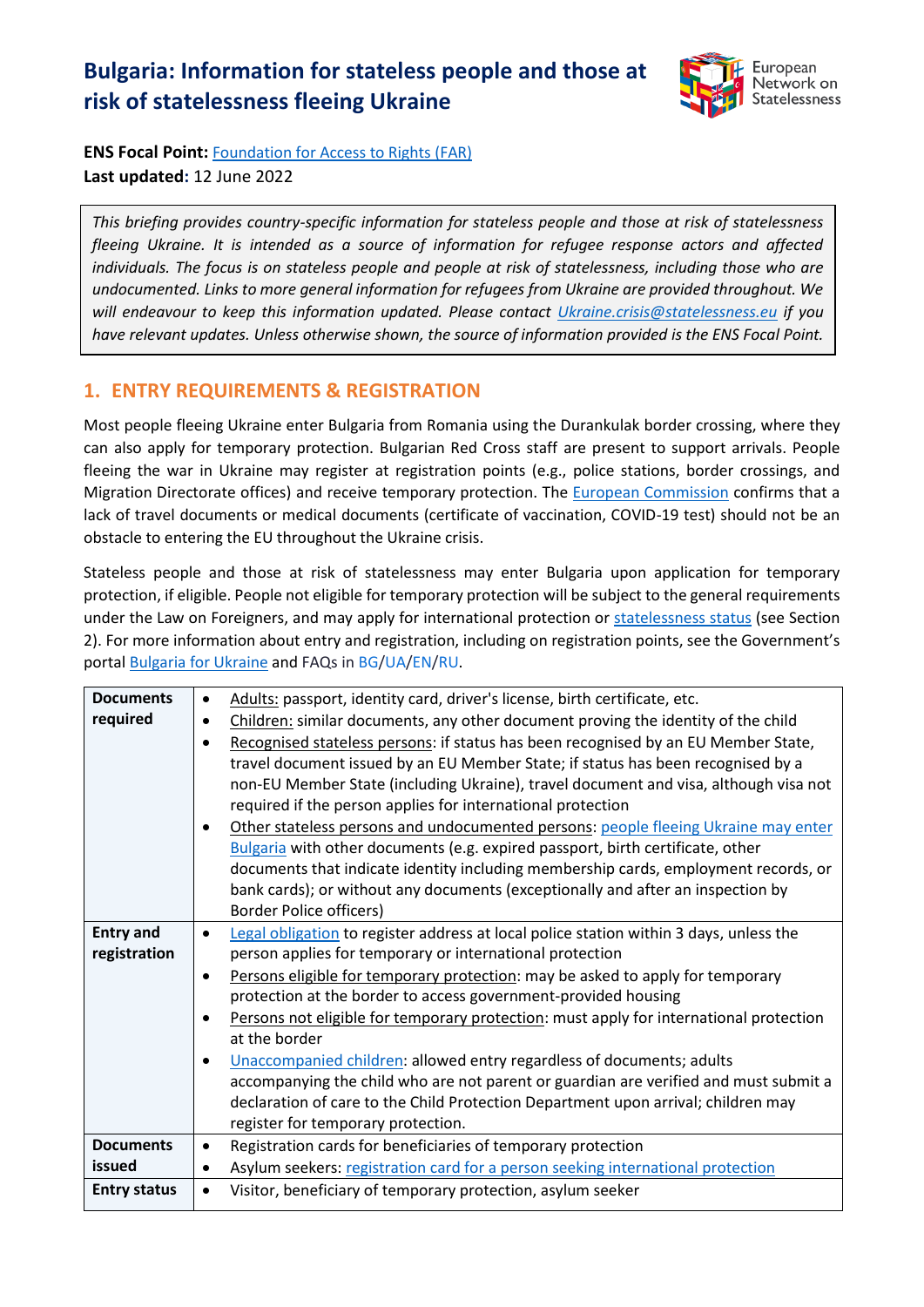# **2. ROUTES TO INTERNATIONAL PROTECTION**

Bulgaria offers three routes to protection: refugee status, humanitarian status, and temporary protection in accordance with EU rules and its implementation in Bulgaria. These protection routes are available to stateless people and those at risk of statelessness depending on their circumstances and are summarised in the table below.

|                                                                  | Refugee Status & Humanitarian Status                                                                                                                                                                                                                                                                                                                                                                                                        | <b>Temporary Protection</b>                                                                                                                                                                                                                                                                                                                                                                                                                 |
|------------------------------------------------------------------|---------------------------------------------------------------------------------------------------------------------------------------------------------------------------------------------------------------------------------------------------------------------------------------------------------------------------------------------------------------------------------------------------------------------------------------------|---------------------------------------------------------------------------------------------------------------------------------------------------------------------------------------------------------------------------------------------------------------------------------------------------------------------------------------------------------------------------------------------------------------------------------------------|
| What is it?                                                      | Refugee Status: Protection under 1951<br>Geneva Convention Relating to the Status<br>of Refugees<br><b>Humanitarian Status: Protection for</b><br>persons who do not meet 1951 Geneva<br>Convention definition but would be<br>subject to serious risk upon return,<br>including due to a military conflict                                                                                                                                 | <b>Temporary Protection for eligible</b><br>displaced persons from Ukraine currently<br>valid until 4 March 2023                                                                                                                                                                                                                                                                                                                            |
| <b>Can stateless</b><br>and/or<br>undocumented<br>persons apply? | Yes, but only if they are not eligible for<br>temporary protection                                                                                                                                                                                                                                                                                                                                                                          | Yes, if they meet the eligibility criteria (i.e.,<br>beneficiary of international protection or<br>equivalent national protection in Ukraine<br>before 24 February 2022 and family<br>members; or permanent residence in<br>Ukraine and cannot return to country of<br>origin); unclear if equivalent national<br>protection in Ukraine includes<br>statelessness status recognised in Ukraine                                              |
| Where to<br>apply?                                               | State Agency for Refugees (SAR)                                                                                                                                                                                                                                                                                                                                                                                                             | Request at the border police, SAR, or other<br>bodies of the Ministry of the Interior<br>(migration police); registration in person<br>at the nearest Regional Directorate of the<br>Ministry of the Interior (ODMVR), Sofia<br>Directorate of the Interior (SRD), or in one<br>of the Registration and Reception Centers<br>(ROC) (see list of registration places and<br>map)                                                             |
| Procedure &<br>rights                                            | Interview; procedure lasts 6-21 months;<br>applicant's passport or travel documents<br>held by the authorities pending the<br>application; travel not allowed; right to<br>health insurance; right to work if no<br>decision on the application within three<br>months                                                                                                                                                                      | Oral request; registration in person;<br>applicant provides information about<br>identity and family ties and is<br>photographed; quick procedure (5-15<br>minutes); temporary protection granted<br>immediately                                                                                                                                                                                                                            |
| <b>Rights upon</b><br>recognition                                | Refugee status: unlimited right to reside;<br>residence card for five years (renewable);<br>rights on same basis as Bulgarian nationals<br>including right to work (except for voting<br>rights and right to occupy certain public<br>positions); travel documents<br>Humanitarian status: unlimited right to<br>reside; residence card for three years<br>(renewable); rights on same basis as<br>permanent residence holders in Bulgaria, | Right to reside in Bulgaria until 4 March<br>2023 (renewable for up to three years but<br>may terminate earlier if peace restored in<br>Ukraine); registration card containing<br>photo, personal data, and personal<br>number (ЛНЧ); right to receive assistance<br>for accommodation and meals for up to<br>three months; right to health insurance;<br>right to work without a work permit;<br>beneficiaries of temporary protection may |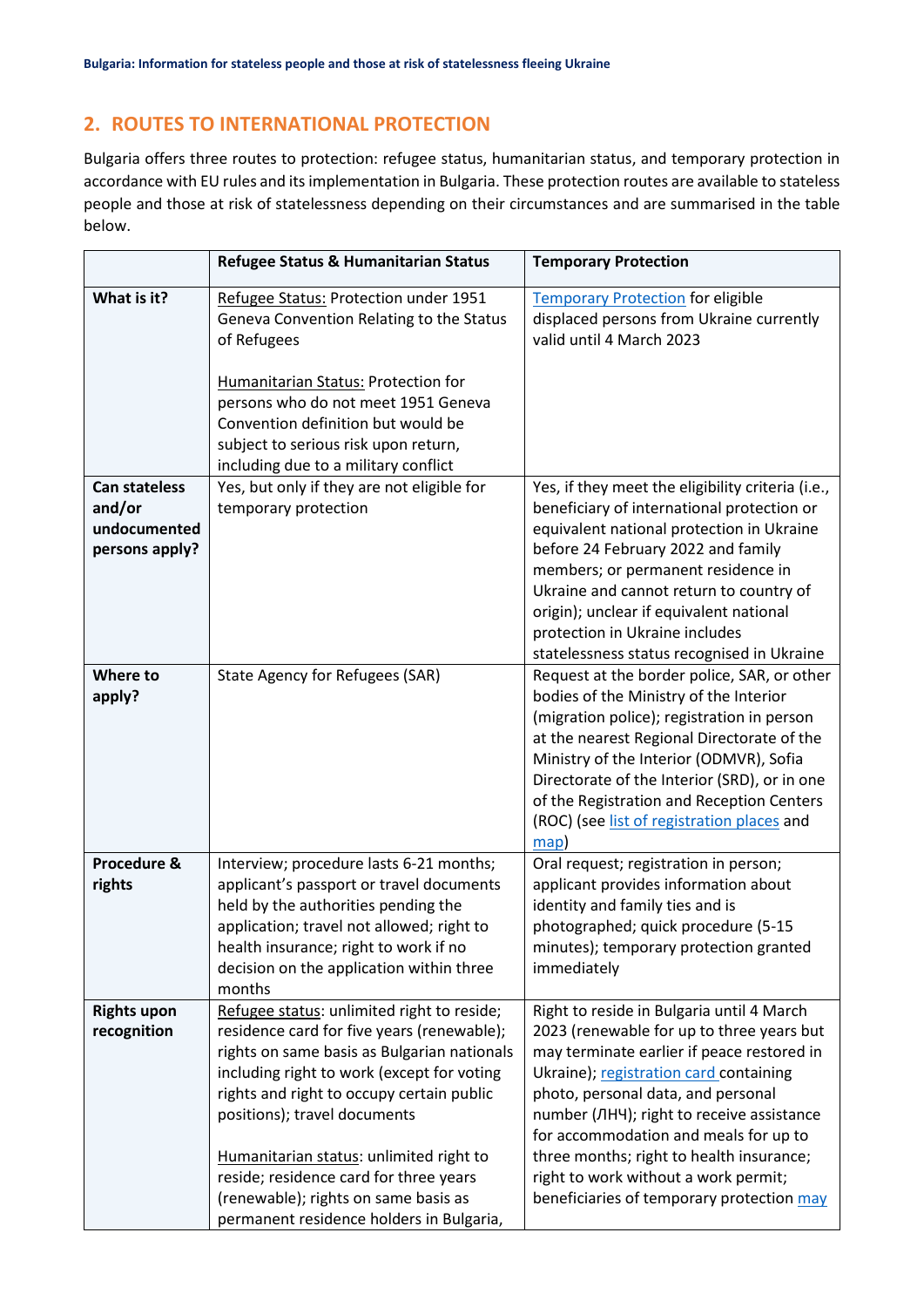| including right to work; health insurance; | apply for refugee status or humanitarian |
|--------------------------------------------|------------------------------------------|
| travel documents                           | status                                   |

For more information, see:

- [Bulgarian State Agency for](https://aref.government.bg/en) Refugees
- Bulgarian Government website wit[h information for persons fleeing from Ukraine](https://ukraine.gov.bg/)
- CMS[, Bulgaria Immigration and Travel Requirements for Refugees from Ukraine](https://cms.law/en/int/expert-guides/cms-expert-guide-to-refugee-immigration-and-travel-requirements/bulgaria)
- Foundation for Access to Rights FAR, [Application for international protection](http://migrantlife.bg/articles/application-international-protection) an[d Temporary protection](http://migrantlife.bg/articles/temporary-protection)
- European Council on Refugees and Exiles (ECRE), [Information Sheet](https://ecre.org/wp-content/uploads/2022/03/Information-Sheet-%E2%80%93-Access-to-territory-asylum-procedures-and-reception-conditions-for-Ukrainian-nationals-in-European-countries.pdf)
- EU Asylum Agency, [Who is Who in International Protection, Temporary Protection overview](https://whoiswho.euaa.europa.eu/temporary-protection)
- KIND & Child Circle, [Note on unaccompanied children fleeing Ukraine](https://supportkind.org/wp-content/uploads/2022/03/Note-on-Unaccompanied-Children-Fleeing-from-Ukraine_Updated.pdf)
- Right to Protection, [Who are stateless persons who fled Ukraine after the Russian invasion on 24 of](https://r2p.org.ua/stateless-persons-fled-ukraine-after-2022/?lang=en)  [February,](https://r2p.org.ua/stateless-persons-fled-ukraine-after-2022/?lang=en) 2022

#### **3. STATELESSNESS DETERMINATION AND PROTECTION STATUS**

For stateless people, it is important to determine both a claim for international protection and their statelessness. Each application should be assessed and both types of status should be explicitly recognised so that even if international protection ceases, the person remains entitled to protection as a stateless person. Statelessness determination should be conducted either in parallel with or following the refugee status determination, with due regard to the primacy of the asylum claim and the principle of confidentiality for refugees in statelessness determination procedures. For more information, see: [ENS briefing on statelessness](https://index.statelessness.eu/sites/default/files/ENS-Statelessness_determination_and_protection_in_Europe-Sep_2021.pdf)  [determination & protection in Europe.](https://index.statelessness.eu/sites/default/files/ENS-Statelessness_determination_and_protection_in_Europe-Sep_2021.pdf)

Bulgaria has a dedicated statelessness determination procedure established in law. The procedure is summarised in the table below[. Foundation for Access to Rights \(FAR\)](http://farbg.eu/) provides free legal aid to applicants for statelessness status under a partnership agreement with UNHCR. For more information, see FAR – [Stateless](http://www.statelessness.bg/)  [Persons in Bulgaria](http://www.statelessness.bg/) and ENS – [Statelessness Index](https://index.statelessness.eu/country/bulgaria) Bulgaria.

|                      | <b>Statelessness Status</b>                                                         |
|----------------------|-------------------------------------------------------------------------------------|
| What is it?          | Protection under the 1954 Convention Relating to the Status of Stateless            |
|                      | Persons (although applications may be refused on certain grounds)                   |
| Can stateless and/or | <b>Yes</b>                                                                          |
| undocumented persons |                                                                                     |
| apply?               |                                                                                     |
| Where to apply?      | Before the Director of the Migration Directorate at the Ministry of Interior; or    |
|                      | before the Regional Directorates of the Ministry of Interior                        |
| Procedure & rights   | Written application in Bulgarian (or translated into Bulgarian by a certified       |
|                      | translator) on a specific form; application cannot be initiated ex-officio; no fee; |
|                      | no lawful stay requirement; no time limit to apply, but in practice access is       |
|                      | limited by the risk of detention; free legal assistance is provided by NGOs         |
|                      | (including by FAR); some State-funded legal aid provided for certain aspects of     |
|                      | the process; right to an interview; right to an interpreter but costs borne by      |
|                      | applicant; procedure lasts six to eight months; decision in writing and reasoned    |
|                      | (but in practice there are cases of 'silent rejection'); right to appeal before the |
|                      | court within 14 days of the notification; right to appeal to the Supreme Court;     |
|                      | no automatic right to stay in Bulgaria during the procedure; no right to work       |
|                      | and no support available unless the person has another form of authorised           |
|                      | stay; detention possible for up to 18 months for removal purposes or for up to      |
|                      | 30 days for identification purposes; no travel restrictions during the procedure    |
|                      | if applicant has a valid travel document; SDP paused if application for             |